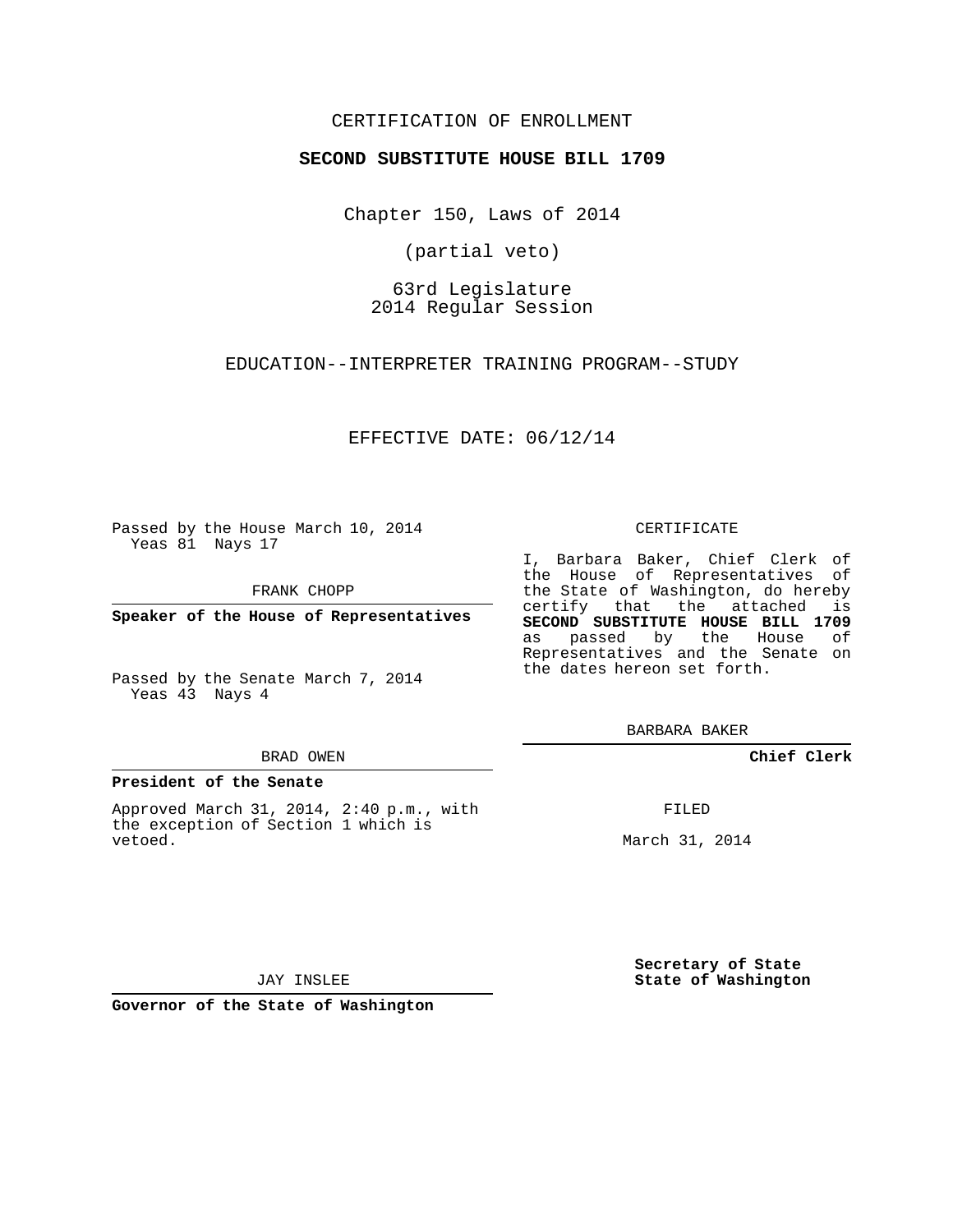# **SECOND SUBSTITUTE HOUSE BILL 1709** \_\_\_\_\_\_\_\_\_\_\_\_\_\_\_\_\_\_\_\_\_\_\_\_\_\_\_\_\_\_\_\_\_\_\_\_\_\_\_\_\_\_\_\_\_

\_\_\_\_\_\_\_\_\_\_\_\_\_\_\_\_\_\_\_\_\_\_\_\_\_\_\_\_\_\_\_\_\_\_\_\_\_\_\_\_\_\_\_\_\_

AS AMENDED BY THE SENATE

Passed Legislature - 2014 Regular Session

# **State of Washington 63rd Legislature 2014 Regular Session**

**By** House Appropriations Subcommittee on Education (originally sponsored by Representatives Dahlquist, Santos, Magendanz, Moscoso, Fagan, Ryu, Maxwell, Pollet, and Bergquist)

READ FIRST TIME 02/11/14.

 AN ACT Relating to training for volunteer foreign language interpreters in K-12 public schools; adding a new section to chapter 28A.320 RCW; adding a new section to chapter 28A.300 RCW; creating new sections; and providing an expiration date.

BE IT ENACTED BY THE LEGISLATURE OF THE STATE OF WASHINGTON:

# *\*NEW SECTION. Sec. 1. The legislature finds that:*

 *(1) The number of foreign language speakers has substantially increased in Washington's public schools over the last decade. The office of the superintendent of public instruction reports that nine percent of the state's total student population was enrolled in the transitional bilingual instruction program as of May 2013, and more than two hundred different languages are spoken in students' homes.*

 *(2) The office of the education ombuds reports an increased number of complaints from English language learner students and limited English proficient parents regarding schools' lack of provision of accurate education interpretation and the use of students as interpreters for their own families.*

 *(3) There are no training programs in the state specifically for foreign language education interpreters. The lack of qualified*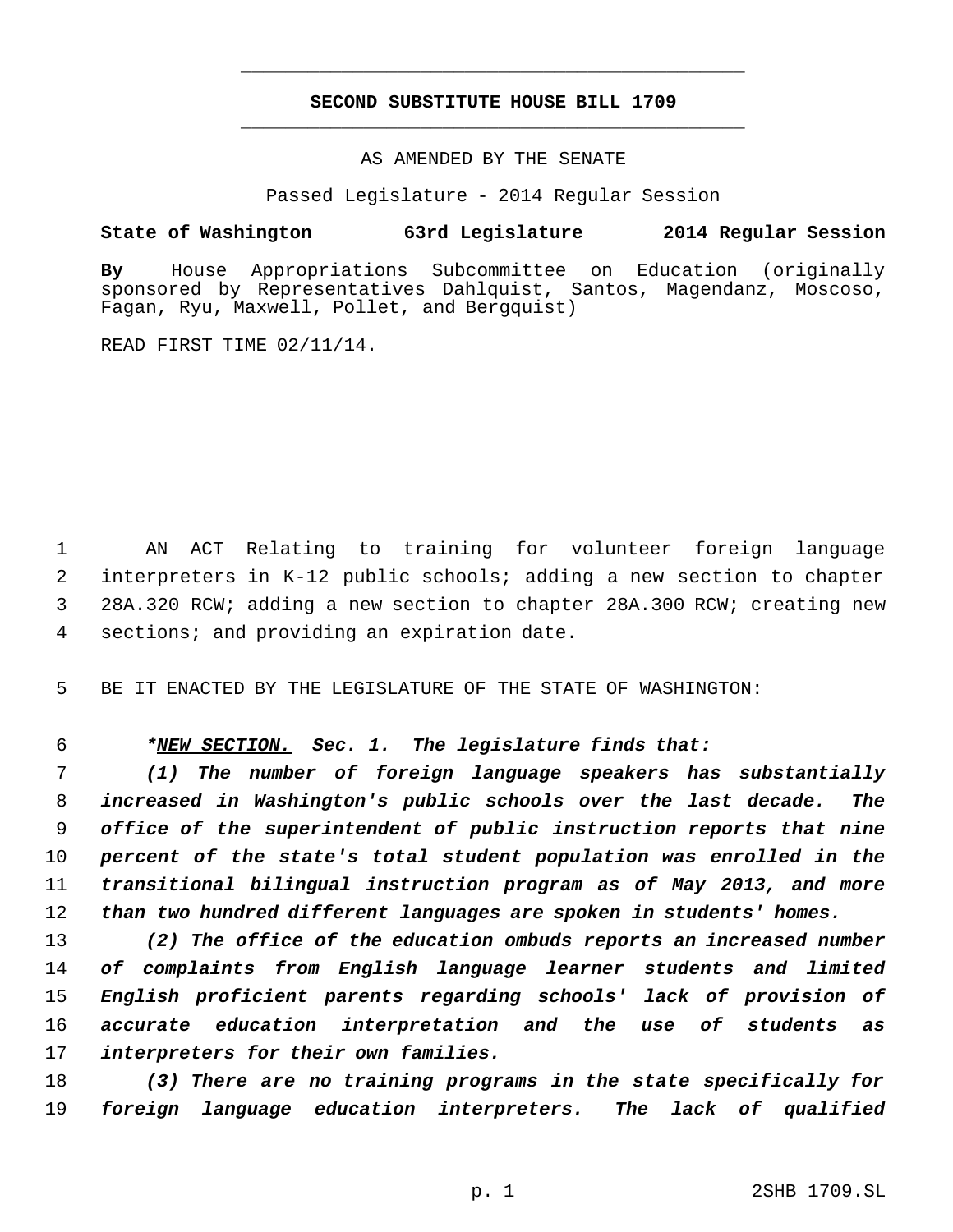*individuals causes public schools to use untrained bilingual adults or students themselves as interpreters for parents in high-stakes situations where decisions about a student's academic future are being made.*

 *(4) Communicating effectively with limited English proficient students and families presents a challenge for Washington public schools, and the inability to meet this challenge leads to inequities and increased gaps in student achievement, along with increased student dropouts. \*Sec. 1 was vetoed. See message at end of chapter.*

 NEW SECTION. **Sec. 2.** (1) By February 1, 2015, the office of the education ombuds must submit to the education committees of the legislature a feasibility study for development of a state foreign language education interpreter training program designed to create a pool of trained interpreters for public schools, including volunteer interpreters.

(2) The study must include:

 (a) An overview of current need for and availability of foreign language education interpreters in public schools, as well as current 19 practices for providing these interpreters;

 (b) An inventory of interpreter training programs in Washington and 21 examples from other states;

 (c) An examination of state and federal laws that apply to the provision of interpretation in public schools, including how laws pertaining to family and student privacy apply to interpreters, and including Title VI of the civil rights act of 1964 as it applies to national origin discrimination affecting limited English proficient parents and guardians; and

 (d) An inventory of community resources for interpreter training, including for volunteer interpreters.

(3) As used in this section:

 (a) "Interpreter" means a bilingual or multilingual individual who provides oral translation for others.

 (b) "Foreign language education interpreter" means an individual who provides oral translation for limited English proficient students and parents in public schools.